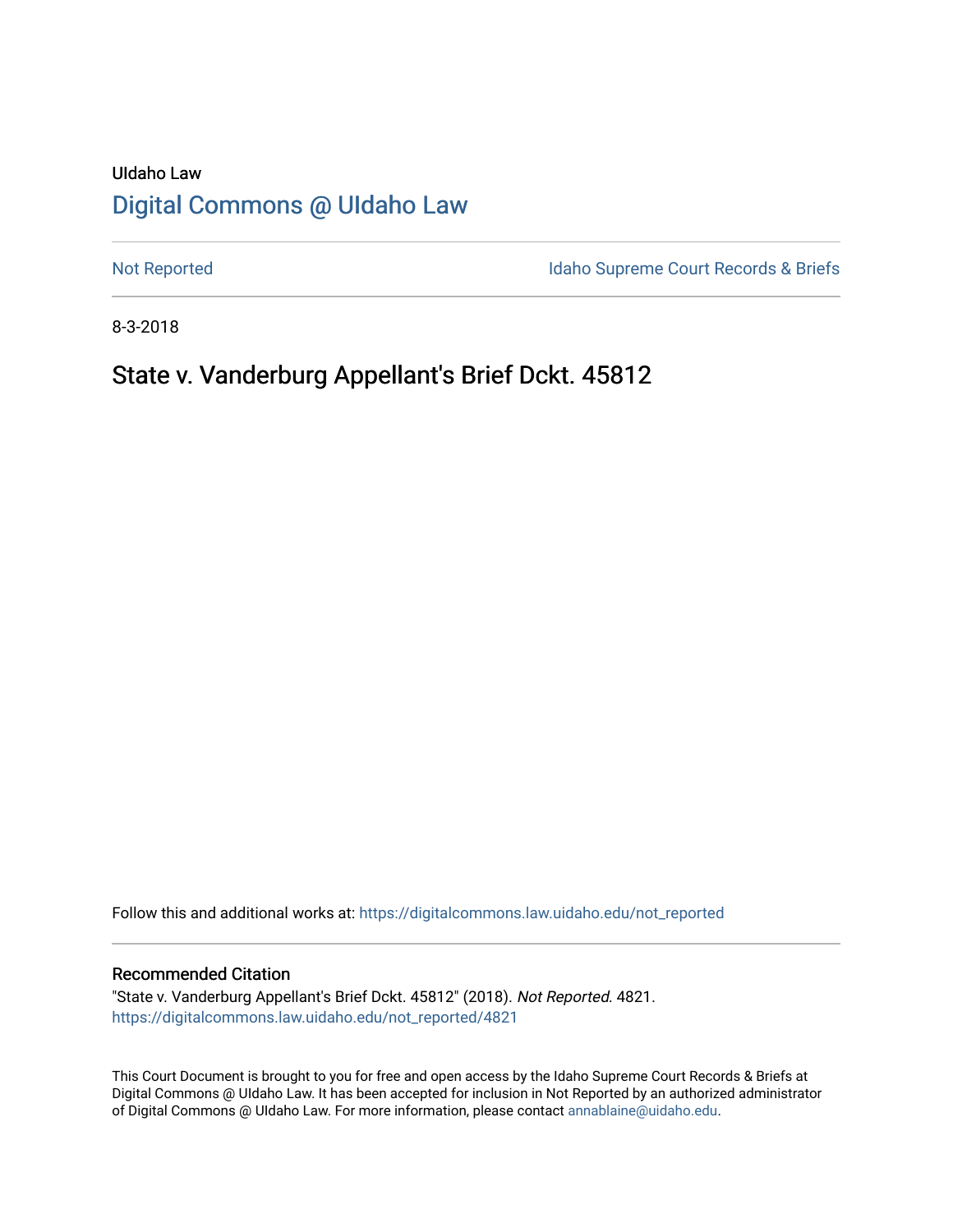Electronically Filed 8/3/2018 8:59 AM Idaho Supreme Court Karel Lehrman, Clerk of the Court By: Brad Thies, Deputy Clerk

ERIC D. FREDERICKSEN State Appellate Public Defender I.S.B. #6555

ELIZABETH ANN ALLRED Deputy State Appellate Public Defender I.S.B. #7259 322 E. Front Street, Suite 570 Boise, Idaho 83702 Phone: (208) 334-2712 Fax: (208) 334-2985 E-mail: documents@sapd.state.id.us

#### IN THE SUPREME COURT OF THE STATE OF IDAHO

| STATE OF IDAHO,           |                              |
|---------------------------|------------------------------|
| Plaintiff-Respondent,     | NO. 45812                    |
| V.                        | ADA COUNTY NO. CR01-17-42012 |
|                           |                              |
| NICHOLAS RYAN VANDERBURG, | APPELLANT'S BRIEF            |
| Defendant-Appellant.      |                              |

### STATEMENT OF THE CASE

### Nature of the Case

Nicholas Ryan Vanderburg appeals from the district court's Judgment of Conviction and Order of Commitment. Mr. Vanderburg was sentenced to a unified sentence of five years, with two years fixed, for his possession of a controlled substance conviction. He asserts that the district court abused its discretion in sentencing him to an excessive sentence without giving proper weight and consideration to the mitigating factors that exist in his case.

#### Statement of the Facts & Course of Proceedings

On November 2, 2017, an Information was filed charging Mr. Vanderburg with possession of a controlled substance, burglary, and attempted petty theft. (R., pp.21-22.) The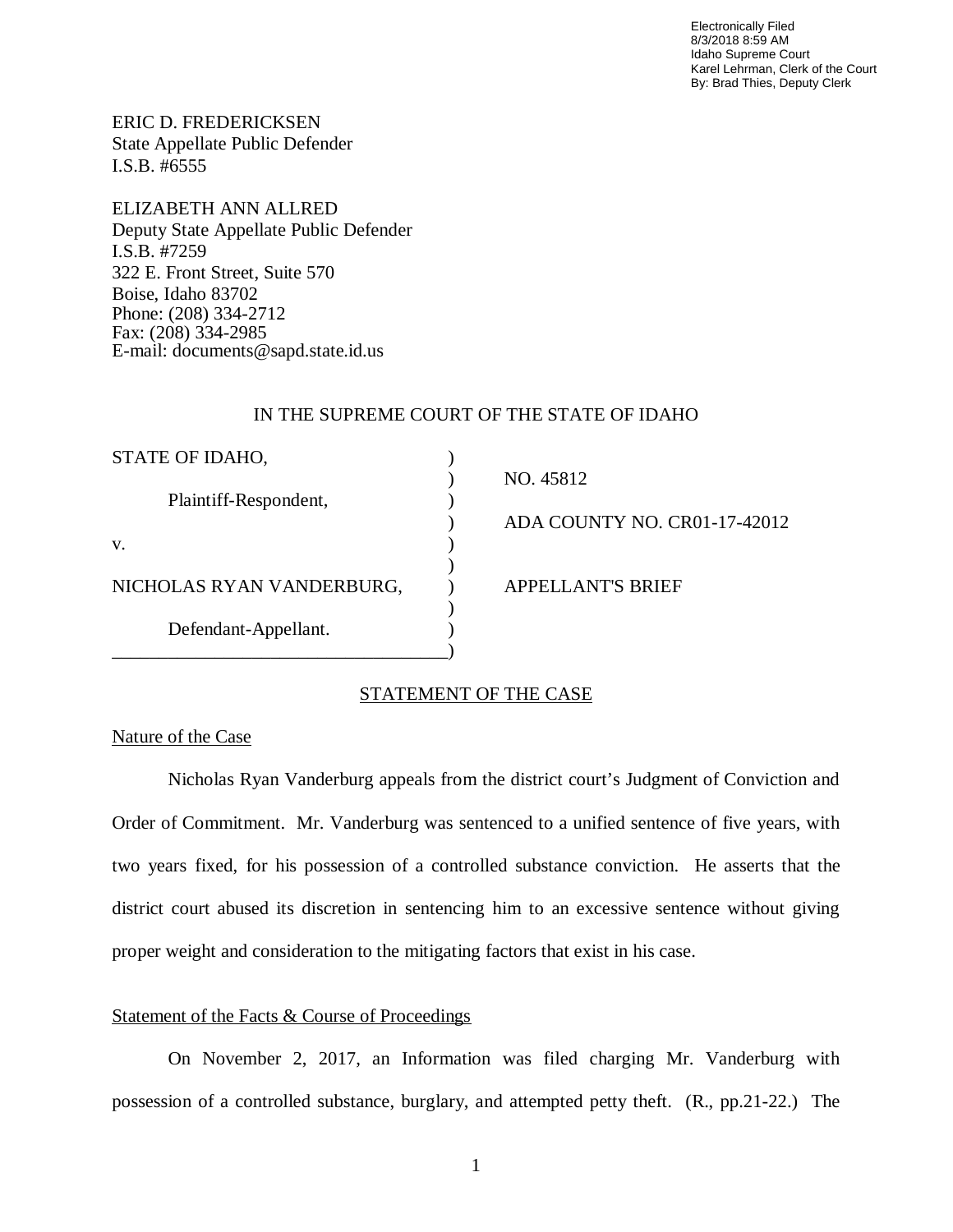charges were the result of report to police that Mr. Vanderburg had attempted to remove items from a Shopko.  $(PSI, p.3.)^1$  $(PSI, p.3.)^1$  Following his arrest five pills were found on his person.<sup>[2](#page-2-1)</sup> (PSI, p.3.)

Mr. Vanderburg entered a guilty plea to possession of a controlled substance. (R., p.34.) Pursuant to the plea agreement, the remaining charges were dismissed. (R., p.48.) At sentencing, the prosecution recommended imposition of a unified sentence of seven years, with two years fixed. (Tr., p.16, Ls.21-25.) Defense counsel requested a unified sentence of four years, with six months fixed. (Tr., p.21, Ls.5-7.) The district court imposed a unified sentence of five years, with two years fixed. (R., pp.48-49.) Mr. Vanderburg filed a Notice of Appeal timely from the district court's Judgment of Conviction and Order of Commitment. (R., pp.51- 52.)

#### ISSUE

Did the district court abuse its discretion when it imposed, upon Mr. Vanderburg, a unified sentence of five years, with two years fixed, following his plea of guilty to possession of a controlled substance?

#### ARGUMENT

## The District Court Abused Its Discretion When It Imposed, Upon Mr. Vanderburg, A Unified Sentence Of Five Years, With Two Years Fixed, Following His Plea Of Guilty To Possession Of A Controlled Substance

Mr. Vanderburg asserts that, given any view of the facts, his unified sentence of five years, with two years fixed, is excessive. Where a defendant contends that the sentencing court

imposed an excessively harsh sentence, the appellate court will conduct an independent review

<span id="page-2-0"></span> $1$  For ease of reference, the electronic file containing the Presentence Investigation Report and attachments will be cited as "PSI" and referenced pages will correspond with the electronic page numbers contained in this file.

<span id="page-2-1"></span> $2$  Although he illegally obtained the pills, Mr. Vanderburg asserts that he was possessing the pills for medical purposes and not due to substance abuse issues. (PSI, p.15.)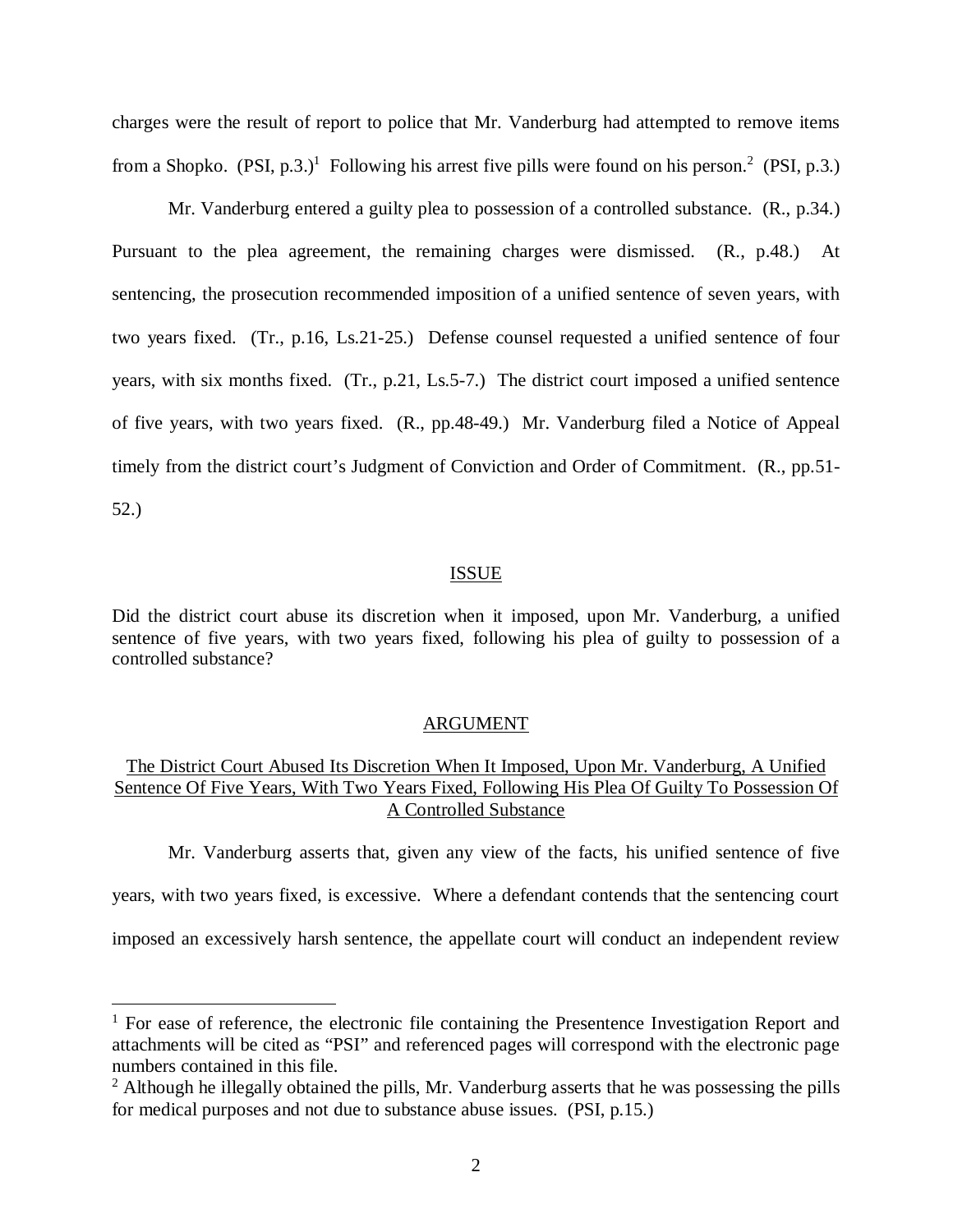of the record giving consideration to the nature of the offense, the character of the offender, and the protection of the public interest. *See State v. Reinke*, 103 Idaho 771 (Ct. App. 1982).

The Idaho Supreme Court has held that, "'[w]here a sentence is within statutory limits, an appellant has the burden of showing a clear abuse of discretion on the part of the court imposing the sentence.'" *State v. Jackson*, 130 Idaho 293, 294 (1997) (quoting *State v. Cotton*, 100 Idaho 573, 577 (1979)). Mr. Vanderburg does not allege that his sentence exceeds the statutory maximum. Accordingly, in order to show an abuse of discretion, Mr. Vanderburg must show that in light of the governing criteria, the sentence was excessive considering any view of the facts. *Id*. (citing *State v. Broadhead*, 120 Idaho 141, 145 (1991), *overruled on other grounds by State v. Brown*, 121 Idaho 385 (1992)). The governing criteria or objectives of criminal punishment are: (1) protection of society; (2) deterrence of the individual and the public generally; (3) the possibility of rehabilitation; and (4) punishment or retribution for wrongdoing. *Id*. (quoting *State v. Wolfe*, 99 Idaho 382, 384 (1978), *overruled on other grounds by State v. Coassolo*, 136 Idaho 138 (2001)).

Appellate courts use a three-part test for determining whether a district court abused its discretion: (1) whether the court correctly perceived that the issue was one of discretion; (2) whether the court acted within the outer boundaries of its discretion and consistently with the legal standards applicable to the specific choices available to it; and (3) whether it reached its decision by an exercise of reason. *State v. Stevens*, 146 Idaho 139, 143 (2008) (citing *[Sun Valley](https://a.next.westlaw.com/Link/Document/FullText?findType=Y&serNum=1991020453&pubNum=661&originatingDoc=Ib1fc665a58e011ddbc7bf97f340af743&refType=RP&fi=co_pp_sp_661_1000&originationContext=document&transitionType=DocumentItem&contextData=(sc.Folder*cid.e4ef799cd44b4f4184ec493464b042f9*oc.Search)#co_pp_sp_661_1000) [Shopping Ctr., Inc. v. Idaho Power Co.,](https://a.next.westlaw.com/Link/Document/FullText?findType=Y&serNum=1991020453&pubNum=661&originatingDoc=Ib1fc665a58e011ddbc7bf97f340af743&refType=RP&fi=co_pp_sp_661_1000&originationContext=document&transitionType=DocumentItem&contextData=(sc.Folder*cid.e4ef799cd44b4f4184ec493464b042f9*oc.Search)#co_pp_sp_661_1000)* 119 Idaho 87, 94 (1991)).

Mr. Vanderburg asserts that the district court failed to give proper weight and consideration to the mitigating factors that exist in his case and, as a result, did not reach its decision by an exercise of reason. Specifically, he asserts that the district court failed to give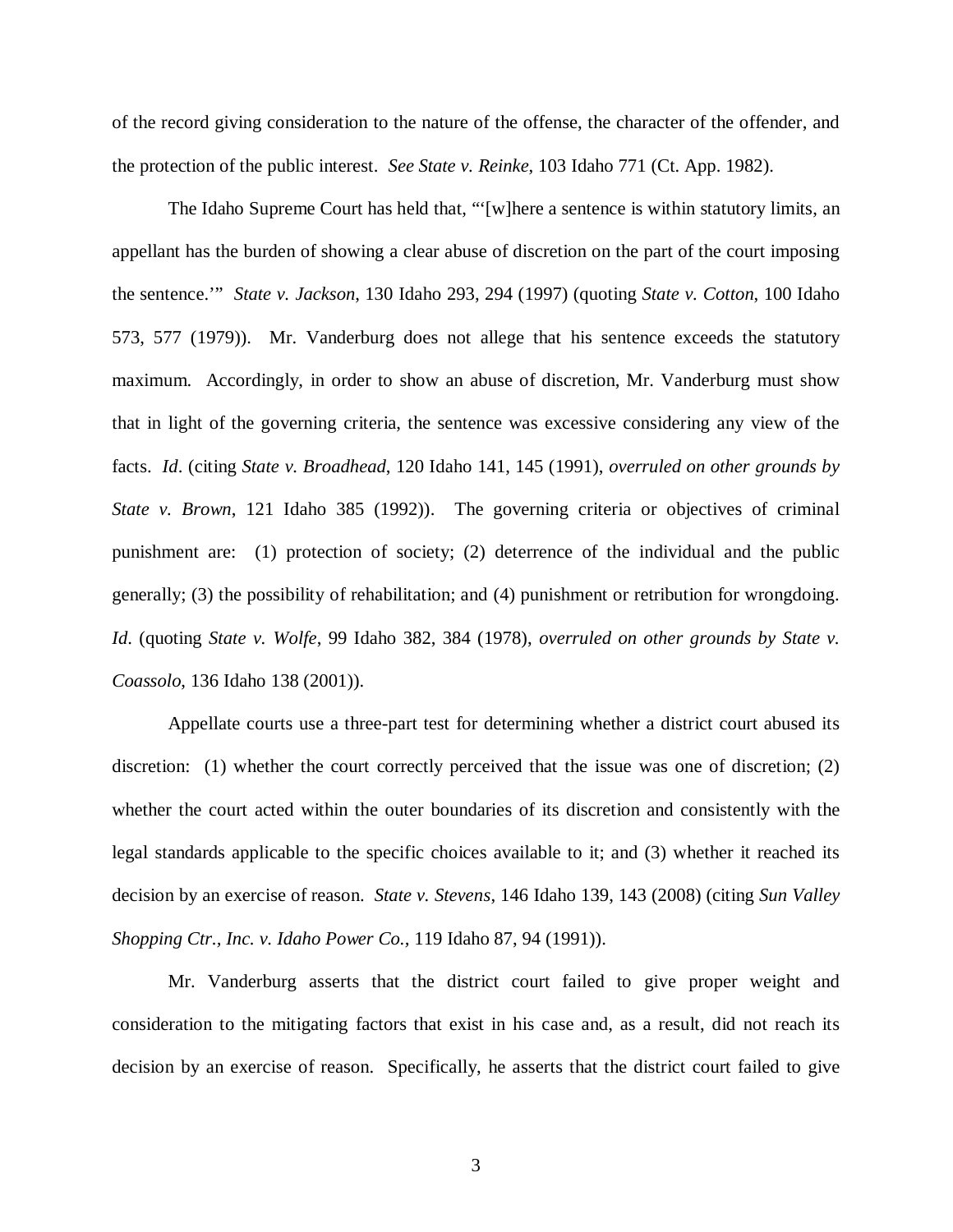proper consideration to his family support. In *State v. Shideler*, 103 Idaho 593, 594 (1982), the Idaho Supreme Court noted that family and friend support were factors that should be considered in the Court's decision as to what is an appropriate sentence. *Id.* Mr. Vanderburg has the support of his family. (PSI, p.9.) He notes that his father is both emotionally and financially supportive and his mother is "loving, caring, and supportive." (PSI, p.9.) He has great relationships with his step-father and brother. (PSI, p.9.) Mr. Vanderburg's fiancé, Ms. Thiel, is also a significant source of support and motivation. (PSI, p.10.)

Additionally, Mr. Vanderburg has expressed his remorse for committing the instant offense. In *State v. Alberts*, 121 Idaho 204 (Ct. App. 1991), the Idaho Court of Appeals reduced the sentence imposed, "In light of Alberts' expression of remorse for his conduct, his recognition of his problem, his willingness to accept treatment and other positive attributes of his character." *Id.* 121 Idaho at 209. Mr. Vanderburg has expressed his remorse for committing the instant offense and expressed a desire to change writing:

Im done being a stupid kid. Im older and know what I want. that is to be a contributing member of my community, start a career after going to back to college and spending the rest of my life with the love of my life, to start a family and to put the stupidity behind me. [sic]

(PSI, p.15.) He reiterated his acceptance of responsibility and a desire to change at the sentencing hearing:

I'm here before you, of course, to be sentenced on possession of controlled substance. I'm not going to beat around any bushes. I did possess the narcotics I was caught with. I was trying to fulfill my instant gratification.

And when there was a right way to go about managing my pain, I did not go about it the right way. And I'm paying for it in more ways than one. For the longest time, I've been known as the rebellious kid, and it's even trickled into my adult life. I've been called a menace to the community. I've been told I'd spend most of my life behind bars. I've even been told I'm a lost cause.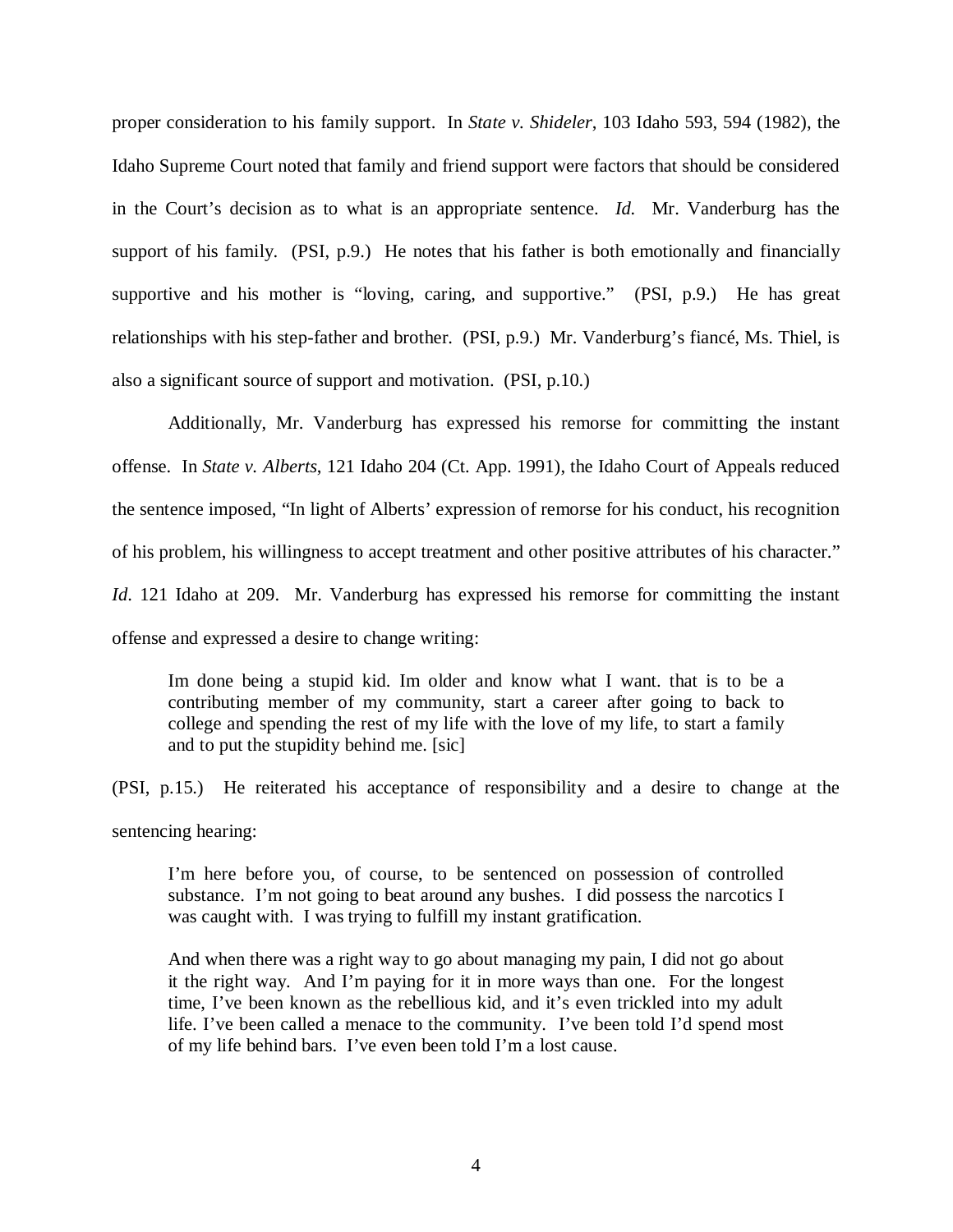In the last couple of months, I've done some deep soul searching. And I've come to the realization that none of these things are me. I don't want to be known as a menace or a criminal. I want to be known as a contributing member to the community.

I want to go back to school, so I can make a difference. I want to spend my days helping troubled teens doing PSR work so they don't end up where I'm at.

I'm moving on with a new sober life. I want to be a family man. My fiance has shown me a life that I can only dream of. She has inspired me to reach for the stars. I'm done with life behind bars. I'm ready to move forward with any sentence this Court seems fit, complete it, and go on parole.

 $(Tr., p.21, L.15 - p.22, L.21.)$ 

Based upon the above mitigating factors, Mr. Vanderburg asserts that the district court abused its discretion by imposing an excessive sentence upon him. He asserts that had the district court properly considered his family support and remorse it would have crafted a less severe sentence.

#### **CONCLUSION**

Mr. Vanderburg respectfully requests that this Court reduce his sentence as it deems appropriate. Alternatively, he requests that his case be remanded to the district court for a new sentencing hearing.

DATED this 3<sup>rd</sup> day of August, 2018.

/s/ Elizabeth Ann Allred ELIZABETH ANN ALLRED Deputy State Appellate Public Defender